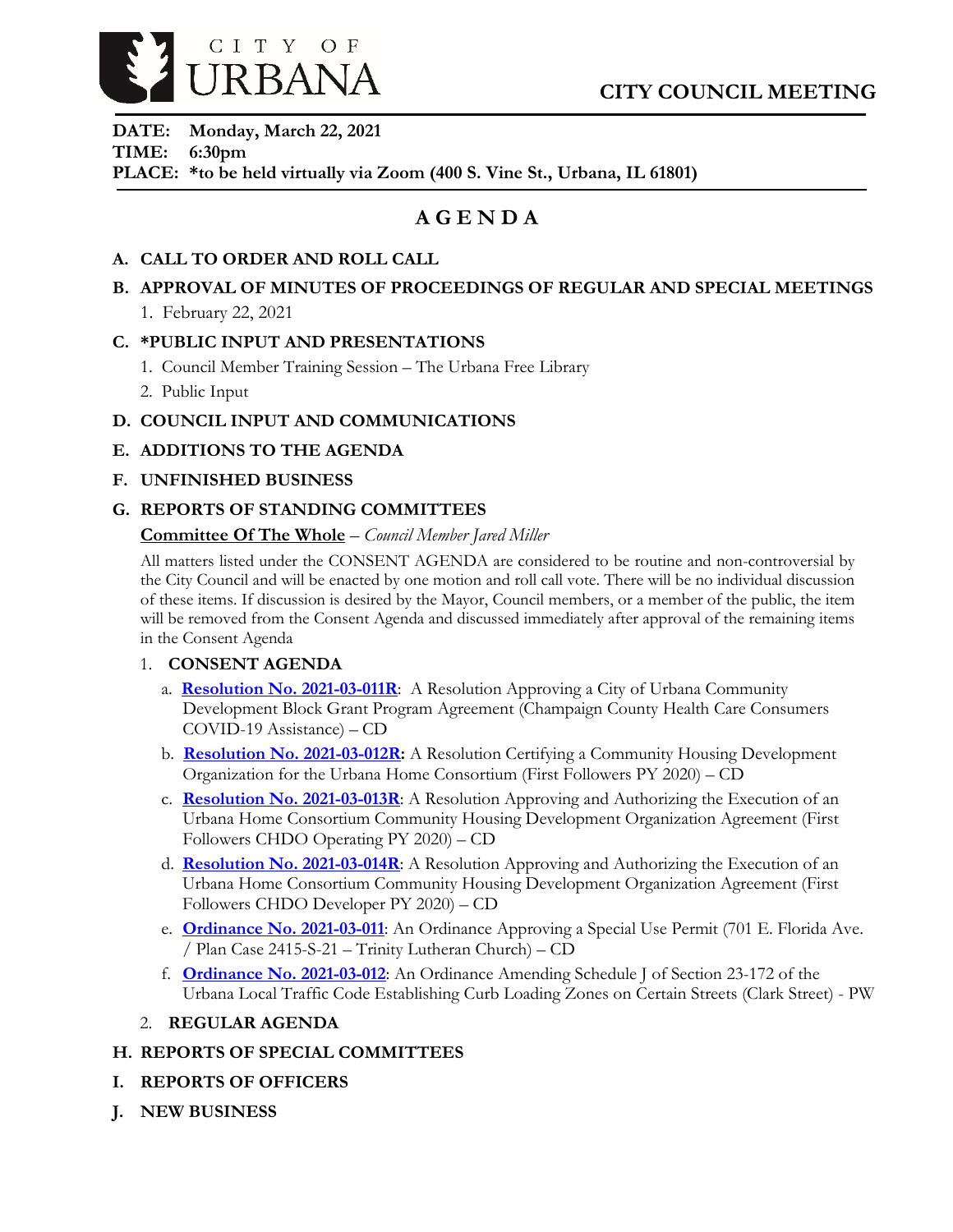- 1. **[Ordinance No. 2021-03-009](https://urbanaillinois.us/sites/default/files/attachments/Ordinance_2021-03-009.pdf)**: An Ordinance Approving a Major Variance (Garage at 213 West Illinois Street / ZBA Case No. 2021-MAJ-01) – For Reconsideration by CM Miller and CM Roberts
- 2. **Discussion**: City of Urbana Use of Criminal Background Checks

## **K. ADJOURNMENT**

\*Due to the Governor Pritzker and Mayoral Emergency Covid-19 Orders, the Urbana City Council Chambers will be not be open to the public during this meeting. Council Members will meet remotely using Zoom Webinar. You may watch the meeting on [streaming services,](https://livestream.com/urbana) or on Urbana Public Television, or attend via Zoom.

You are invited to a Zoom webinar. When: Mar 22, 2021 06:30 PM Central Time (US and Canada) Topic: Cunningham Township Board / Urbana City Council Please click the link below to join the webinar: <https://us02web.zoom.us/j/88259055870> Or iPhone one-tap : US: +13126266799,,88259055870# or +13017158592,,88259055870#

Or Telephone: Dial(for higher quality, dial a number based on your current location): US: +1 312 626 6799 or +1 301 715 8592 or +1 929 205 6099 or +1 253 215 8782 or +1 346 248 7799 or +1 669 900 6833 **Webinar ID: 882 5905 5870**

International numbers available[: https://us02web.zoom.us/u/kbs7AomJKy](https://us02web.zoom.us/u/kbs7AomJKy)

## **PUBLIC INPUT**

The City of Urbana welcomes Public Input during open meetings of the City Council, the City Council's Committee of the Whole, City Boards and Commissions and other City-sponsored meetings. Our goal is to foster respect for the meeting process, and respect for all people participating as members of the public body, city staff, and general public. The City is required to conduct all business during public meetings. The presiding officer is responsible for conducting those meetings in an orderly and efficient manner.

Public Input will be taken in the following ways:

### **Zoom Webinar Participant**

Click on the link listed in the agenda to join the Webinar. You must provide your name and email address in order to join the Webinar. If you wish to speak during Public Input, "raise your hand" and wait to be called on by the meeting host. You must state your first and last name for the meeting record. Participants will be muted except when they are called on to speak; video will remain off for all members of the public when speaking.

### **Telephone Participant**

Call the phone number listed on the Agenda. Enter the Webinar ID followed by the # key. All callers are muted by default. If you wish to speak, "raise your hand" by pressing \*9 once. When you are called on by the host or presiding officer you will be un-muted. You must state your first name and last name for the meeting record.

### **Email Input**

Public comments must be received prior to the closing of the meeting record (at the time of adjournment unless otherwise noted) at the following: [citycouncil@urbanaillinois.us.](mailto:citycouncil@urbanaillinois.us) The subject line of the email must include the words "PUBLIC INPUT" and the meeting date. Your email will be sent to all City Council members, the Mayor, City Administrator, and City Clerk. Emailed public comments labeled as such will be incorporated into the public meeting record, with personal identifying information redacted. Copies of emails will be posted after the meeting minutes have been approved.

### **Written Input**

Any member of the public may submit their comments addressed to the members of the public body in writing. If a person wishes their written comments to be included in the record of Public Input for the meeting, the writing should so state. Written comments must be received prior to the closing of the meeting record (at the time of adjournment unless otherwise noted).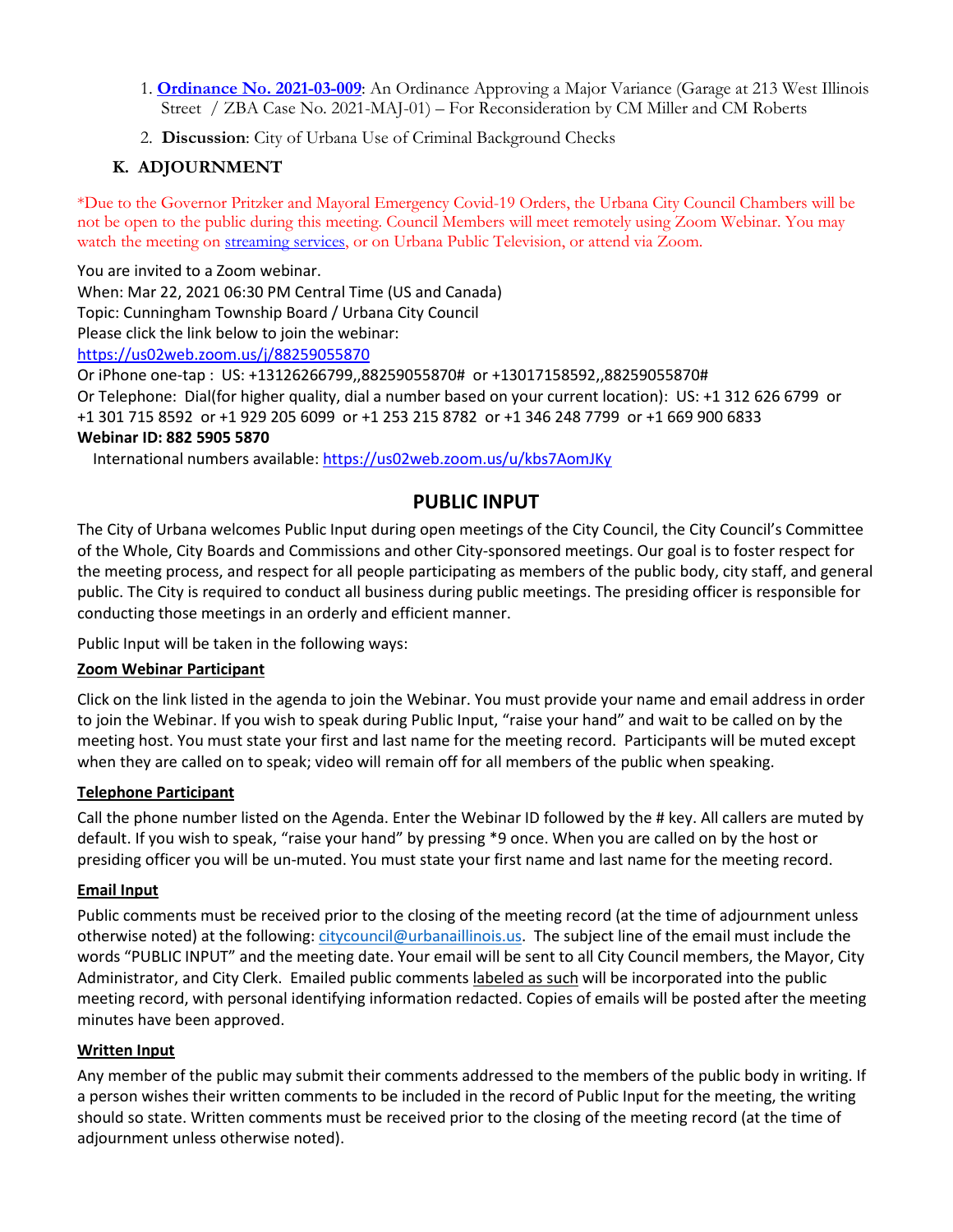### **Verbal Input**

Protocol for Public Input is one of respect for the process, and respect for others. Ridicule, obscene or profane language, lack of respect for others, and personal attacks are not acceptable behavior. Public Input shall not be used to air personal grievances. Speakers should address all comments to the public body as a whole and not to individual members or City staff.

Public comment shall be limited to no more than four (4) minutes per person. The Public Input portion ofthe meeting shalltotal nomore than one (1) hour, unless otherwise shortened or extended by majority vote of the public body members present. The presiding officer or the city clerk or their designee, shall monitor each speaker's use of time and shall notify the speaker when the allotted time has expired. All public comments should be addressed to the public body as a whole. A person may participate and provide Public Input once during a meeting and may not cede time to another person, or split their time if Public Input is held at two (2) or more different times during a meeting. The presiding officer may give priority to those persons who indicate they wish to speak on an agenda item upon which a vote will be taken.

The presiding officer or public body members shall not enter into a dialogue with citizens. Questions from the public body members shall be for clarification purposes only. Public Input shall not be used as a time for problem solving or reacting to comments made but, rather, for hearing citizens for informational purposes only.

### **Accommodation**

If an accommodation is needed to participate in a City meeting, please contact the City Clerk's Office at least 48 hours in advance so that special arrangements can be made using one of the following methods:

- Phone: 217-384-2366
- Email[: CityClerk@urbanaillinois.us](mailto:CityClerk@urbanaillinois.us)

\*In order to maintain reasonable decorum at a public meeting, the presiding officer of the meeting shall have the authority to raise a point of order and provide a verbal warning to a speaker who uses abusive, harassing, threatening, or defamatory language, or who engages in disorderly conduct that disrupts, disturbs, or otherwise impedes the orderly conduct of a meeting. Any member of the public body participating in the meeting also may raise a point of order with the presiding officer and request that they provide a verbal warning to a speaker. If the speaker refuses to cease such remarks or conduct after being warned by the presiding officer, the presiding officer shall have the authority to mute the speaker's microphone and/or video presence at the meeting. The presiding officer will inform the speaker that they may send the remainder of their remarks via email to the public body for inclusion in the meeting record.

### **\*Definitions of Types of Language and Conduct That May Warrant Verbal Warning:**

**"Abusive"** means harsh, violent, profane, or derogatory language which would demean the dignity of an individual or which is intended to humiliate, mock, insult or belittle an individual. <https://www.lawinsider.com/dictionary/abusive-language>

**"Harassing"** means to annoy or bother someone in a constant or repeated way; to make repeated attacks on another person.

<https://www.learnersdictionary.com/definition/harass>

**"Threatening"** means to say that you will harm someone or do something unpleasant or unwanted especially in order to make someone do what you want.

<https://www.learnersdictionary.com/definition/threaten>

**"Defamatory"** means a statement or communication that tends to harm a person's reputation by subjecting the person to public contempt, disgrace, or ridicule, or by adversely affecting the person's business. A statement that is likely to lower that person in the estimation of reasonable people and in particular to cause that person to be regarded with feelings of hatred, contempt, ridicule, fear, or dislike.

Black's Law Dictionary (11th ed. 2019)